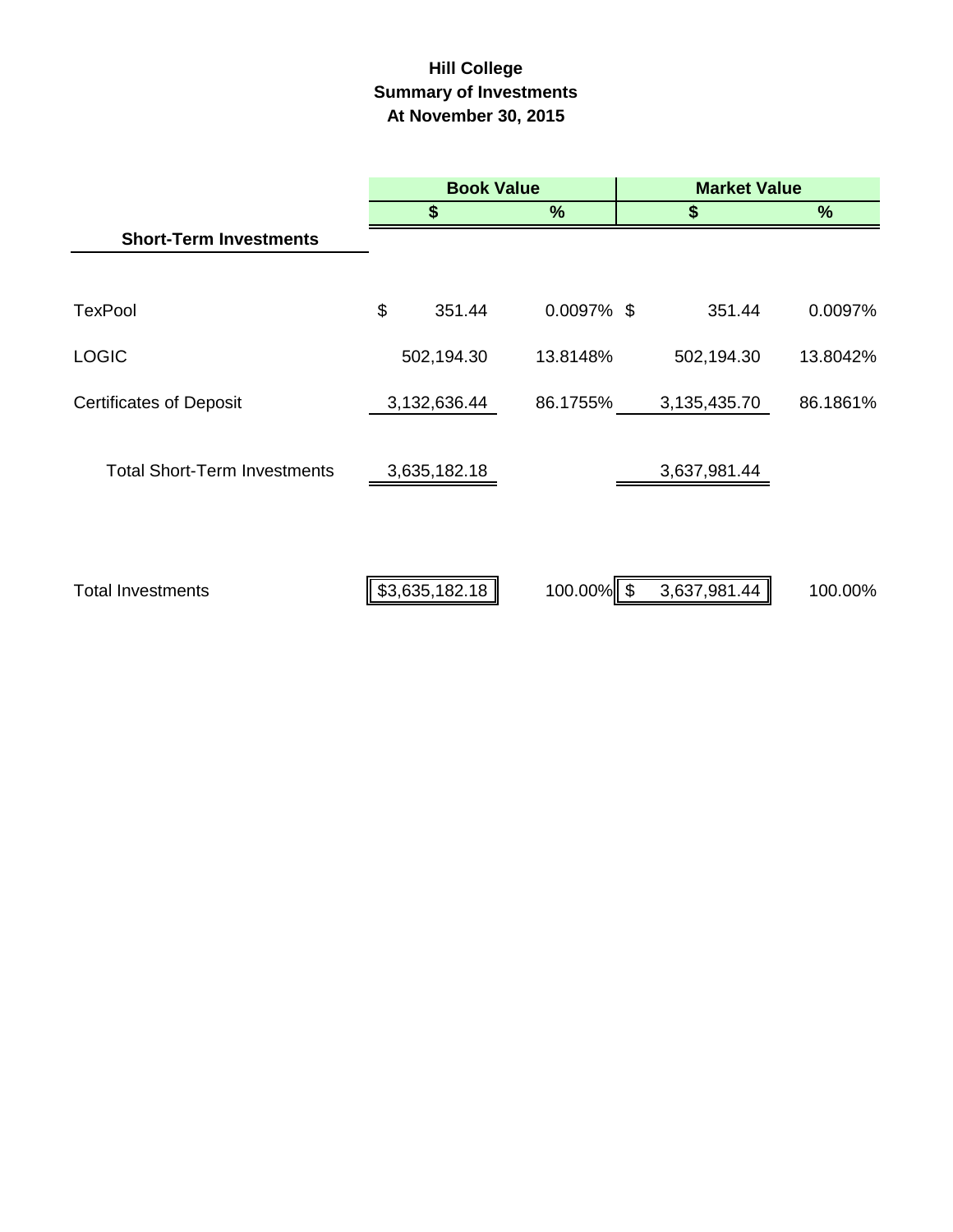### **Hill College Operating Fund At November 30, 2015 Summary of Investments**

|                                     | <b>Book Value</b>  | <b>Market Value</b> |              |          |  |
|-------------------------------------|--------------------|---------------------|--------------|----------|--|
|                                     | \$                 | $\%$                |              | $\%$     |  |
| <b>Short-Term Investments</b>       |                    |                     |              |          |  |
| <b>TexPool</b>                      | \$<br>297.77       | 0.0113%             | 297.77       | 0.0113%  |  |
| <b>LOGIC</b>                        | 502,094.06         | 19.0180%            | 502,094.06   | 19.0041% |  |
| <b>Certificates of Deposit</b>      | 2,137,703.83       | 80.9707%            | 2,139,644.08 | 80.9847% |  |
| <b>Total Short-Term Investments</b> | 2,640,095.66       |                     | 2,642,035.91 |          |  |
| <b>Total Investments</b>            | \$<br>2,640,095.66 | 100.00%             | 2,642,035.91 | 100.00%  |  |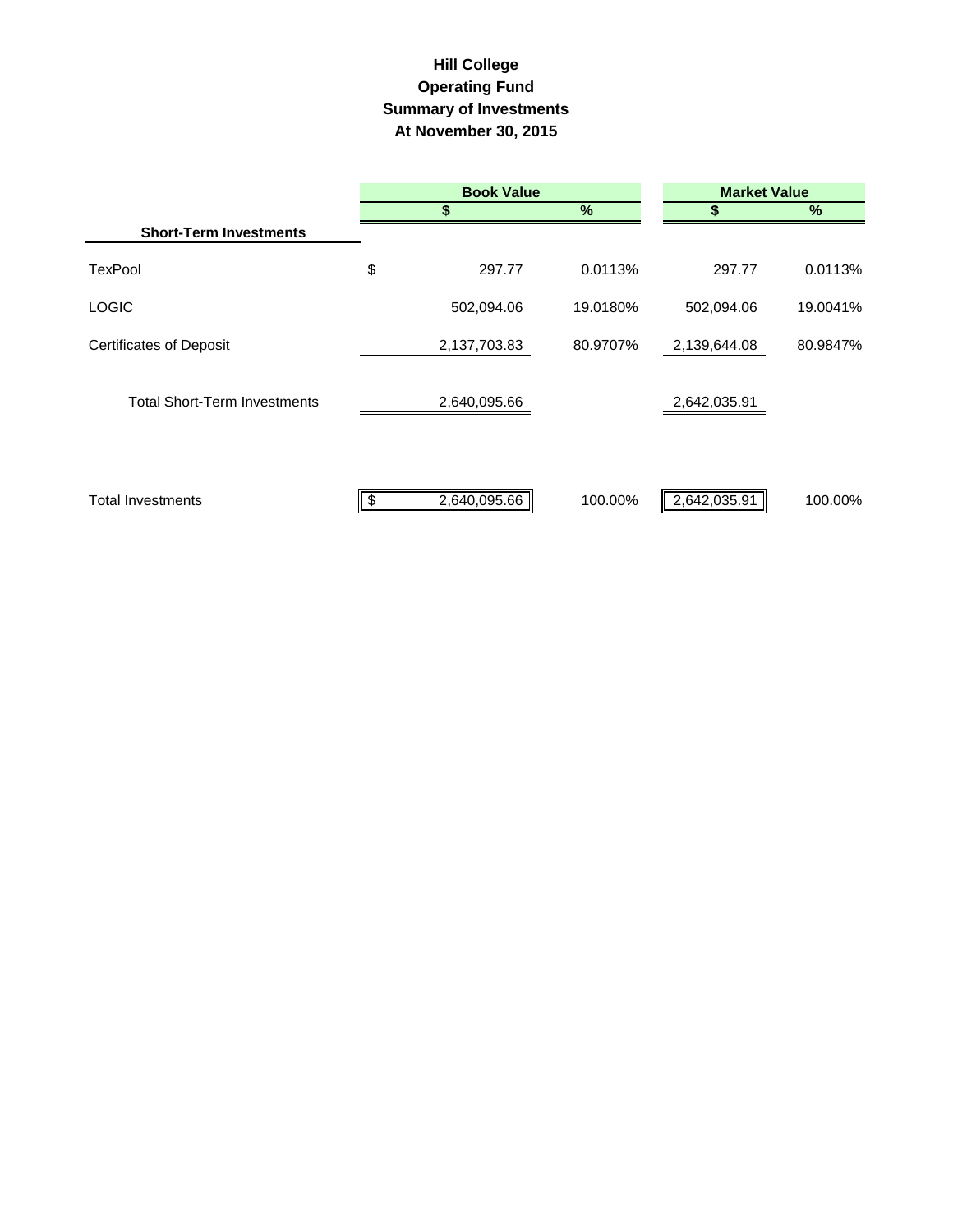## **Hill College Endowment Fund Summary of Investments At November 30, 2015**

|                                     | <b>Book Value</b> |           |                | <b>Market Value</b> |
|-------------------------------------|-------------------|-----------|----------------|---------------------|
|                                     | \$                | %         | S              | $\%$                |
| <b>Short-Term Investments</b>       |                   |           |                |                     |
| <b>TexPool</b>                      | \$<br>52.47       | 100.0000% | 52.47          | 100.0000%           |
| <b>LOGIC</b>                        |                   | 0.0000%   | $\blacksquare$ | 0.0000%             |
| <b>Certificates of Deposit</b>      |                   | 0.0000%   | -              | 0.0000%             |
| <b>Total Short-Term Investments</b> | 52.47             |           | 52.47          |                     |
| <b>Total Investments</b>            | 52.47             | 100.00%   | 52.47          | 100.00%             |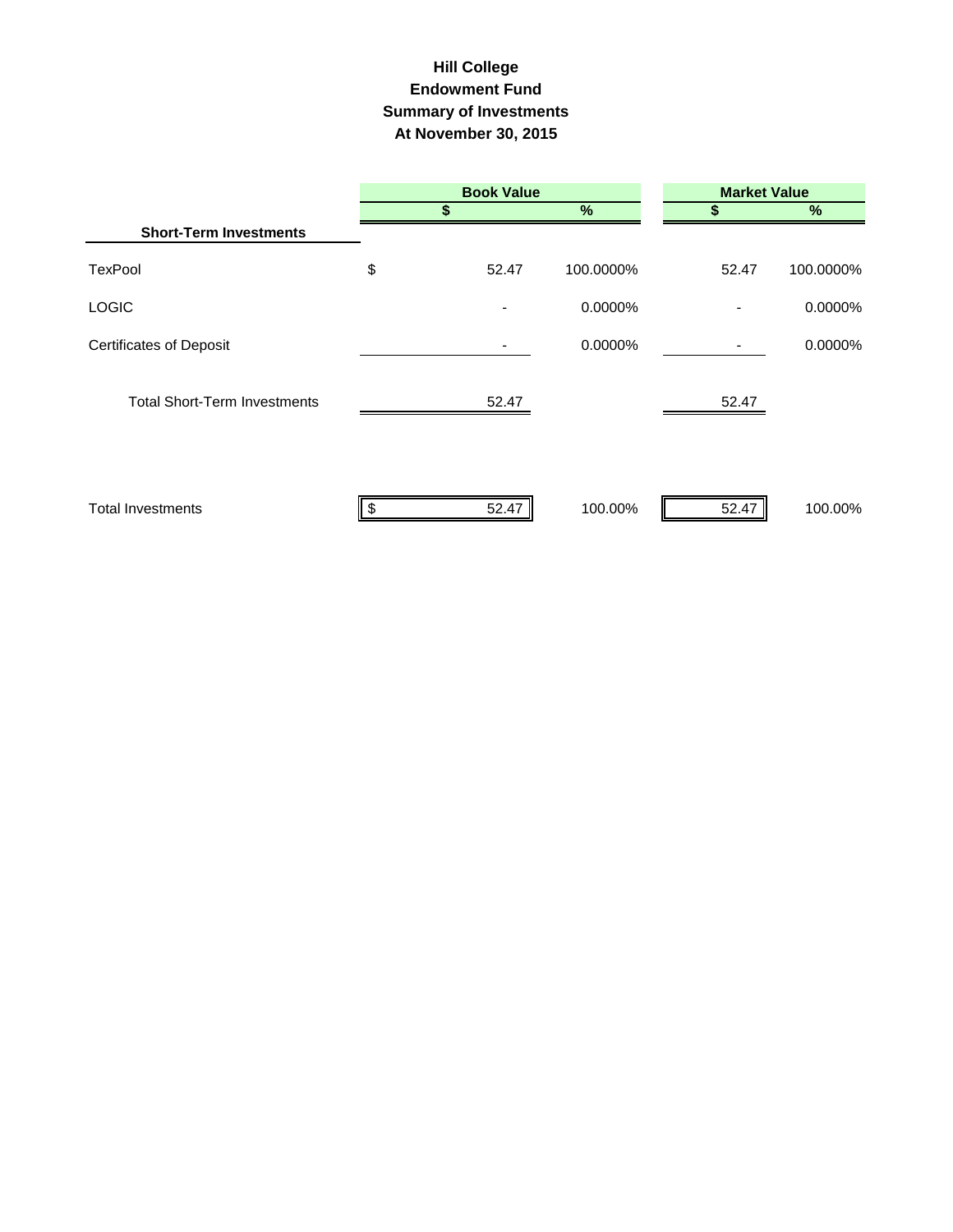## **Hill College Interest and Sinking Fund Summary of Investments At November 30, 2015**

|                                     |    | <b>Book Value</b> |               |      | <b>Market Value</b> |
|-------------------------------------|----|-------------------|---------------|------|---------------------|
|                                     |    | \$                | $\frac{9}{6}$ | S    | %                   |
| <b>Short-Term Investments</b>       |    |                   |               |      |                     |
| <b>TexPool</b>                      | \$ | 1.20              | 51.0638%      | 1.20 | 51.0638%            |
| <b>LOGIC</b>                        |    | 1.15              | 48.9362%      | 1.15 | 48.9362%            |
| <b>Certificates of Deposit</b>      |    |                   | 0.0000%       |      | 0.0000%             |
| <b>Total Short-Term Investments</b> |    | 2.35              |               | 2.35 |                     |
| <b>Total Investments</b>            | S  | 2.35              | 100.00%       | 2.35 | 100.00%             |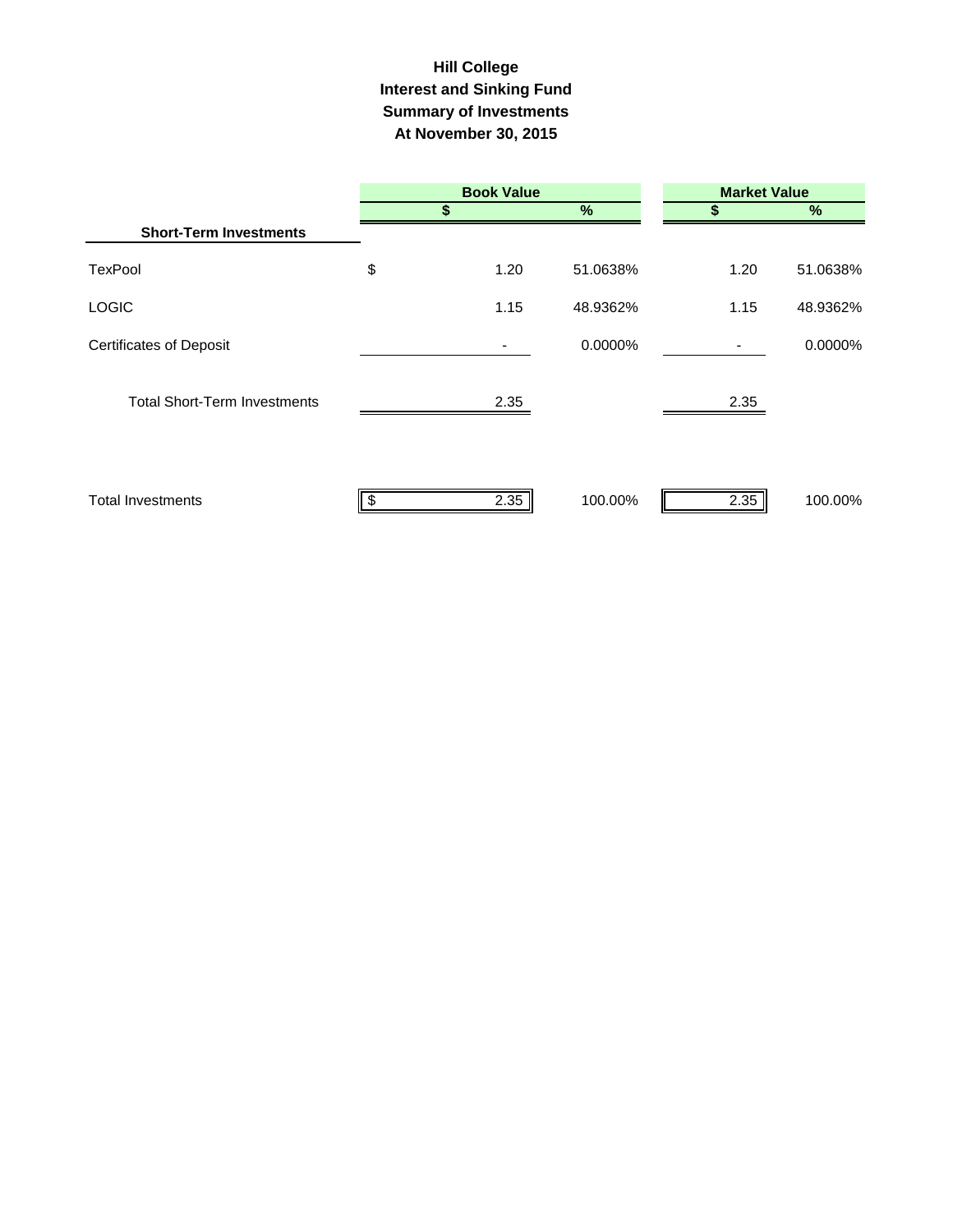## **Summary of Investments At November 30, 2015 Special Revenue Fund Hill College**

|                                     | <b>Book Value</b> |            |          | <b>Market Value</b>      |          |  |  |
|-------------------------------------|-------------------|------------|----------|--------------------------|----------|--|--|
|                                     |                   | \$         | %        |                          | $\%$     |  |  |
| <b>Short-Term Investments</b>       |                   |            |          |                          |          |  |  |
| <b>TexPool</b>                      | \$                |            | 0.0000%  | $\overline{\phantom{0}}$ | 0.0000%  |  |  |
| <b>LOGIC</b>                        |                   | 99.09      | 0.0100%  | 99.09                    | 0.0099%  |  |  |
| <b>Certificates of Deposit</b>      |                   | 994,932.61 | 99.9900% | 995,791.62               | 99.9901% |  |  |
| <b>Total Short-term Investments</b> |                   | 995,031.70 |          | 995,890.71               |          |  |  |
| <b>Total Investments</b>            |                   | 995,031.70 | 100.00%  | 995,890.71               | 100.00%  |  |  |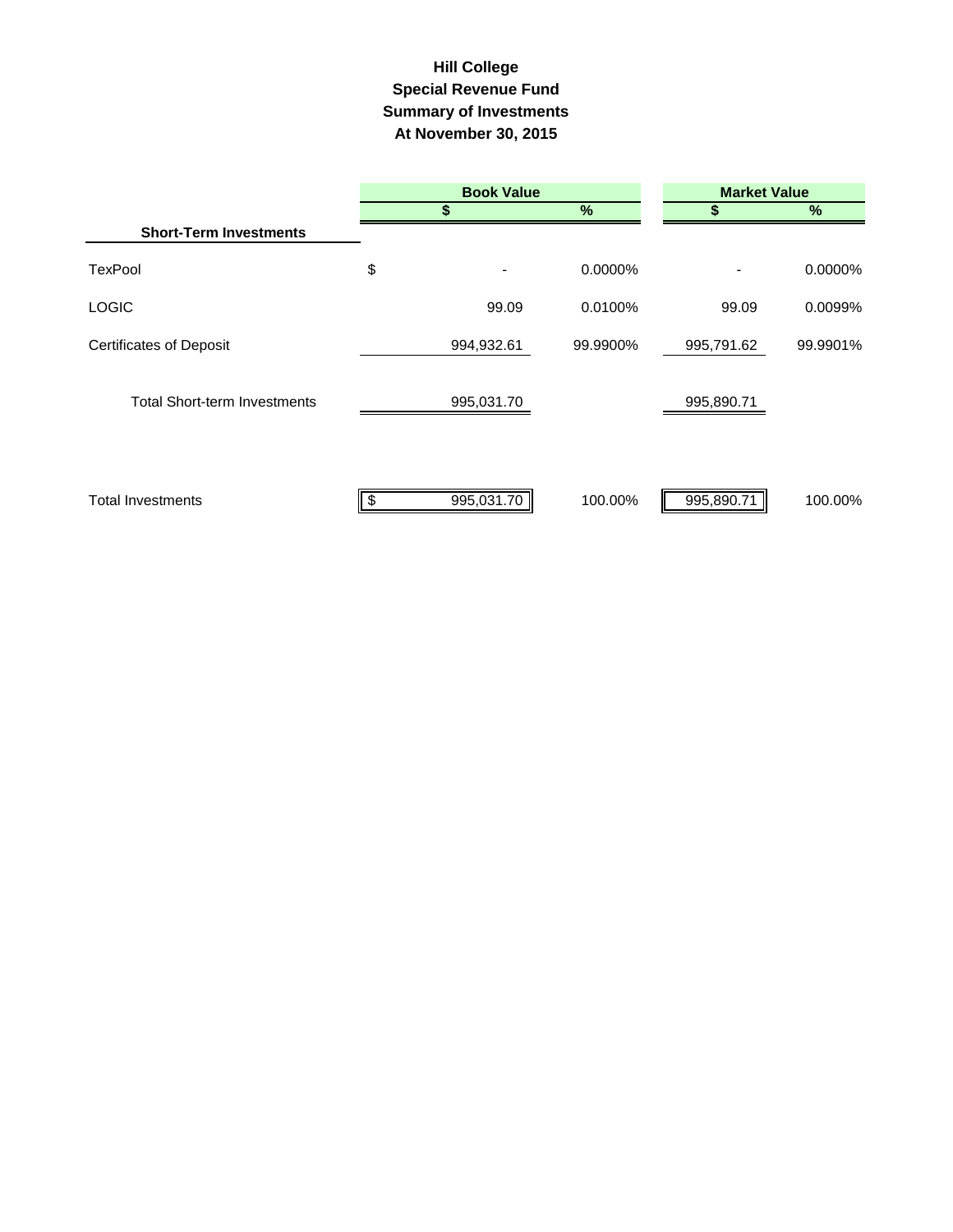#### **Hill College Operating Fund Statement of Changes in Investment Assets Quarter Ended November 30, 2015**

|                                                      | <b>Book Value</b>               | <b>Market Value</b> |
|------------------------------------------------------|---------------------------------|---------------------|
| <b>Beginning Investment Assets - 8/31/15</b>         | $$2,635,502.66$ $$2,635,502.66$ |                     |
| Receipts\Contributions                               |                                 |                     |
| Investment Income                                    | 4,593.00                        | 4,593.00            |
| Accrued Interest Income                              |                                 | 1,940.25            |
| <b>Distribution</b>                                  |                                 |                     |
| Net Realized Gains (Losses)                          |                                 |                     |
| Changes in Net Unrealized Appreciaton/(Depreciation) |                                 |                     |
| <b>Ending Investment Assets - 11/30/15</b>           | \$2,640,095.66 \$2,642,035.91   |                     |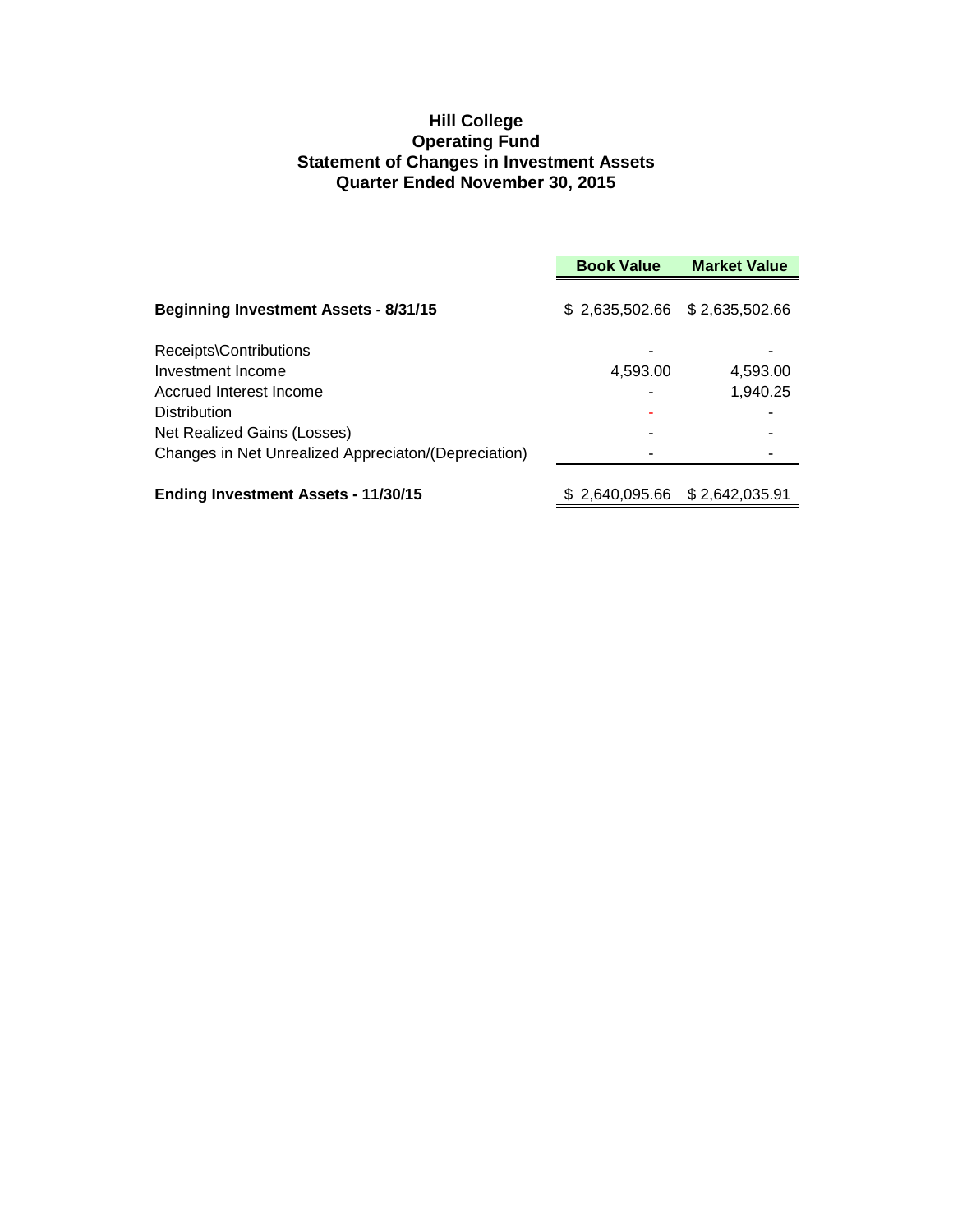#### **Hill College Endowment Fund Statement of Changes in Investment Assets Quarter Ended November 30, 2015**

|                                                      | <b>Book Value</b> |       | <b>Market Value</b> |       |
|------------------------------------------------------|-------------------|-------|---------------------|-------|
| <b>Beginning Investment Assets - 8/31/15</b>         | \$                | 52.47 | \$.                 | 52.47 |
| Receipts\Contributions                               |                   |       |                     |       |
| Investment Income                                    |                   |       |                     |       |
| Accrued Interest Income                              |                   |       |                     |       |
| Distribution                                         |                   |       |                     |       |
| Net Realized Gains (Losses)                          |                   |       |                     |       |
| Changes in Net Unrealized Appreciaton/(Depreciation) |                   |       |                     |       |
| <b>Ending Investment Assets - 11/30/15</b>           |                   | 52.47 | \$.                 | 52.47 |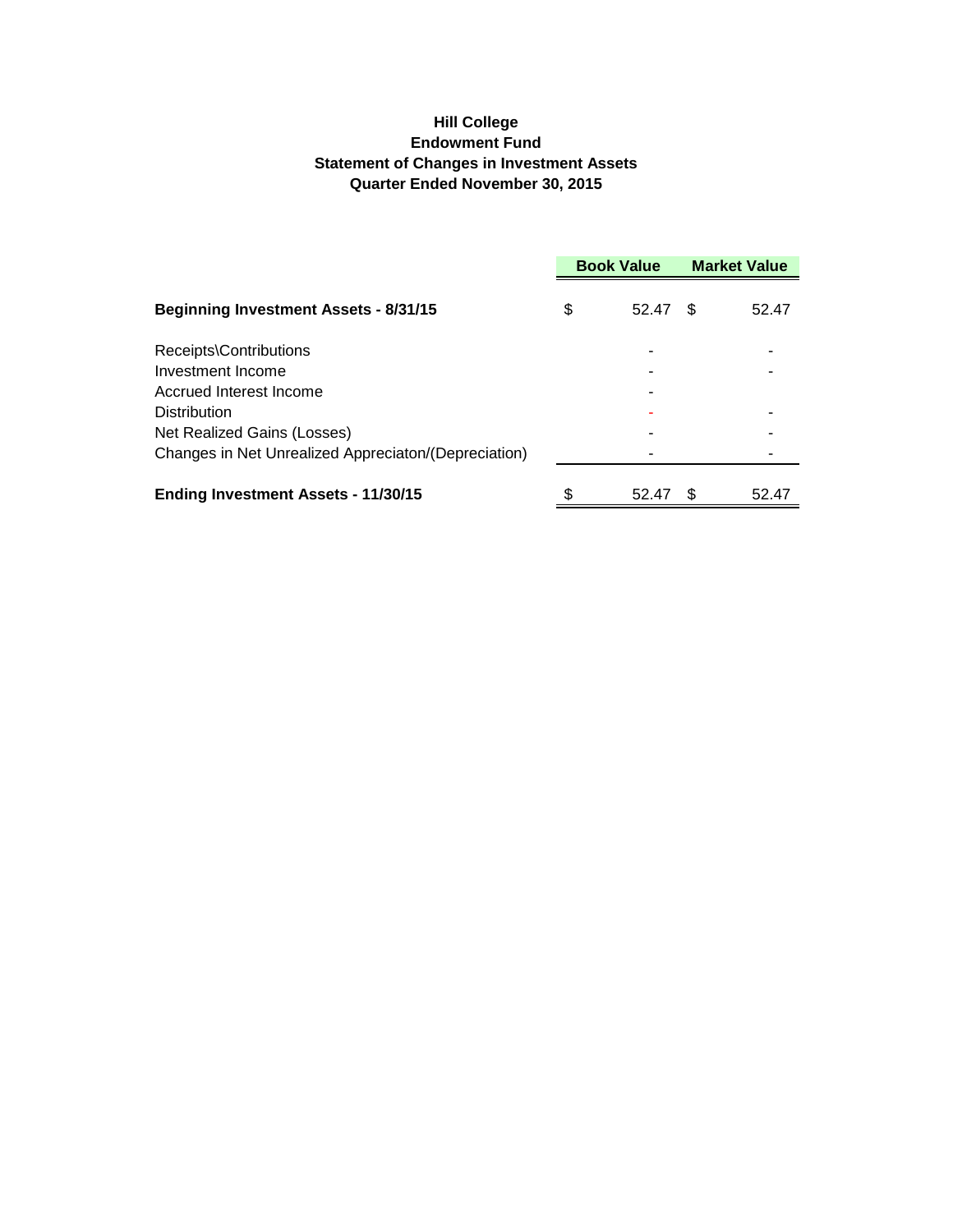#### **Hill College Interest & Sinking Fund Statement of Changes in Investment Assets Quarter Ended November 30, 2015**

|                                                      | <b>Book Value</b> |      | <b>Market Value</b> |      |
|------------------------------------------------------|-------------------|------|---------------------|------|
| <b>Beginning Investment Assets - 8/31/15</b>         | \$                | 2.35 | - \$                | 2.35 |
| Receipts\Contributions                               |                   |      |                     |      |
| Investment Income                                    |                   |      |                     |      |
| Accrued Interest Income                              |                   |      |                     |      |
| Distribution                                         |                   |      |                     |      |
| Net Realized Gains (Losses)                          |                   |      |                     |      |
| Changes in Net Unrealized Appreciaton/(Depreciation) |                   |      |                     |      |
| <b>Ending Investment Assets - 11/30/15</b>           |                   | 2.35 | - \$                | 2.35 |